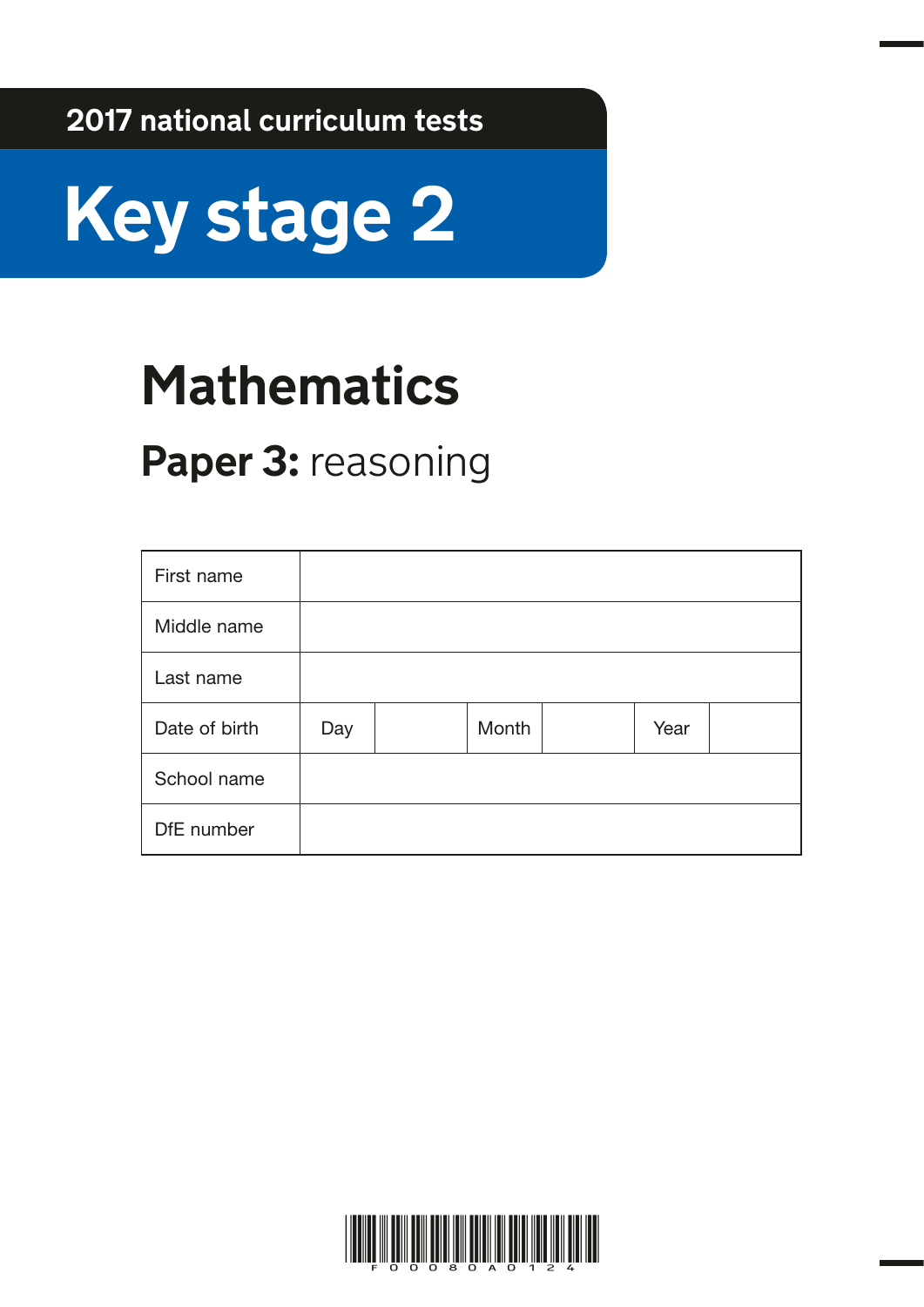#### **[BLANK PAGE]**

Please do not write on this page.

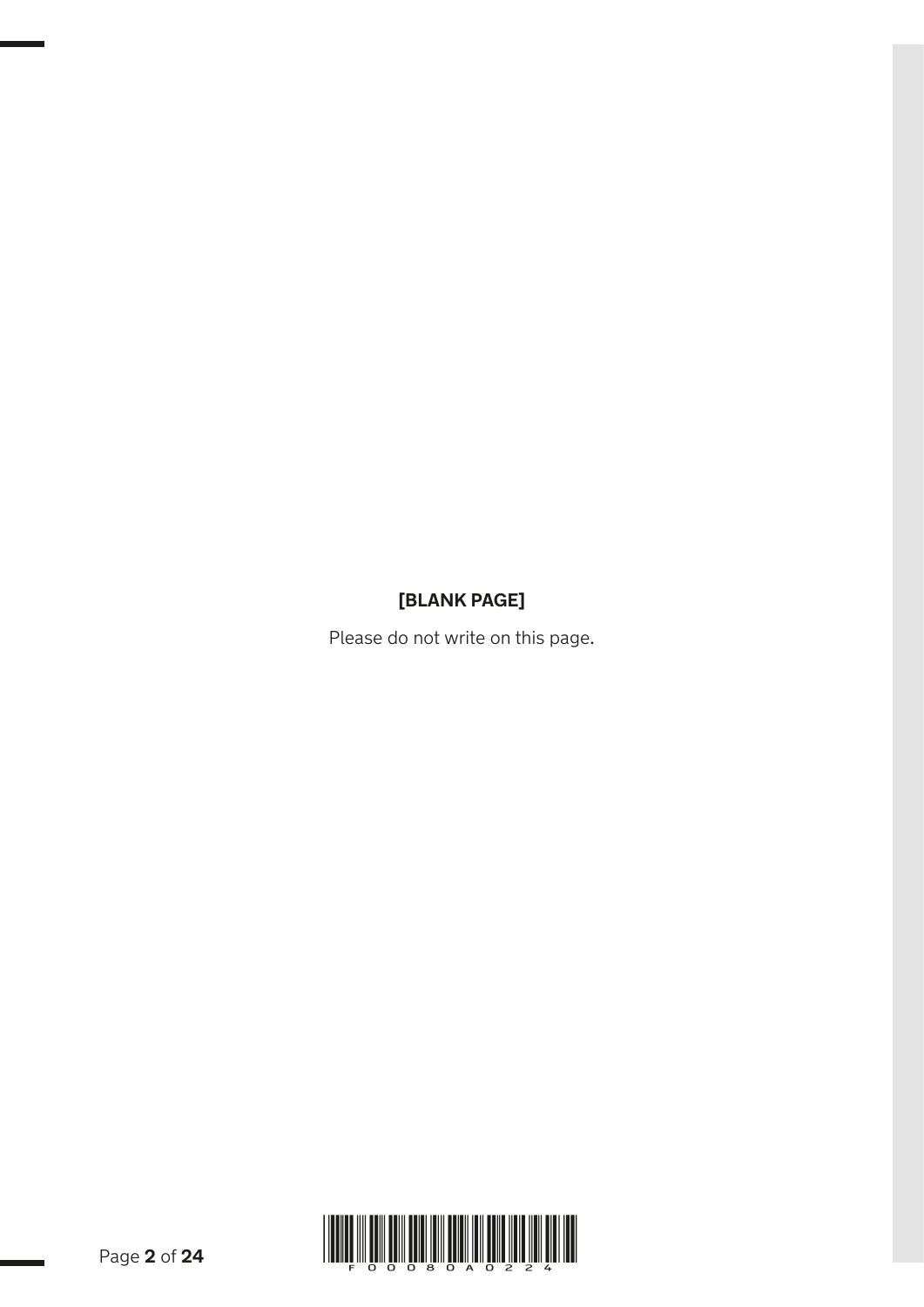### **Instructions**

You **must not** use a calculator to answer any questions in this test.

#### Questions and answers

You have 40 minutes to complete this test.

Follow the instructions for each question.

Work as quickly and as carefully as you can.

If you need to do working out, you can use the space around the question. Do not write over any barcodes.

#### Some questions have a method box like this:



For these questions, you may get a mark for showing your method.

If you cannot do a question, go on to the next one. You can come back to it later, if you have time.

If you finish before the end, go back and check your work.

#### Marks

The number under each line at the side of the page tells you the maximum number of marks for each question.

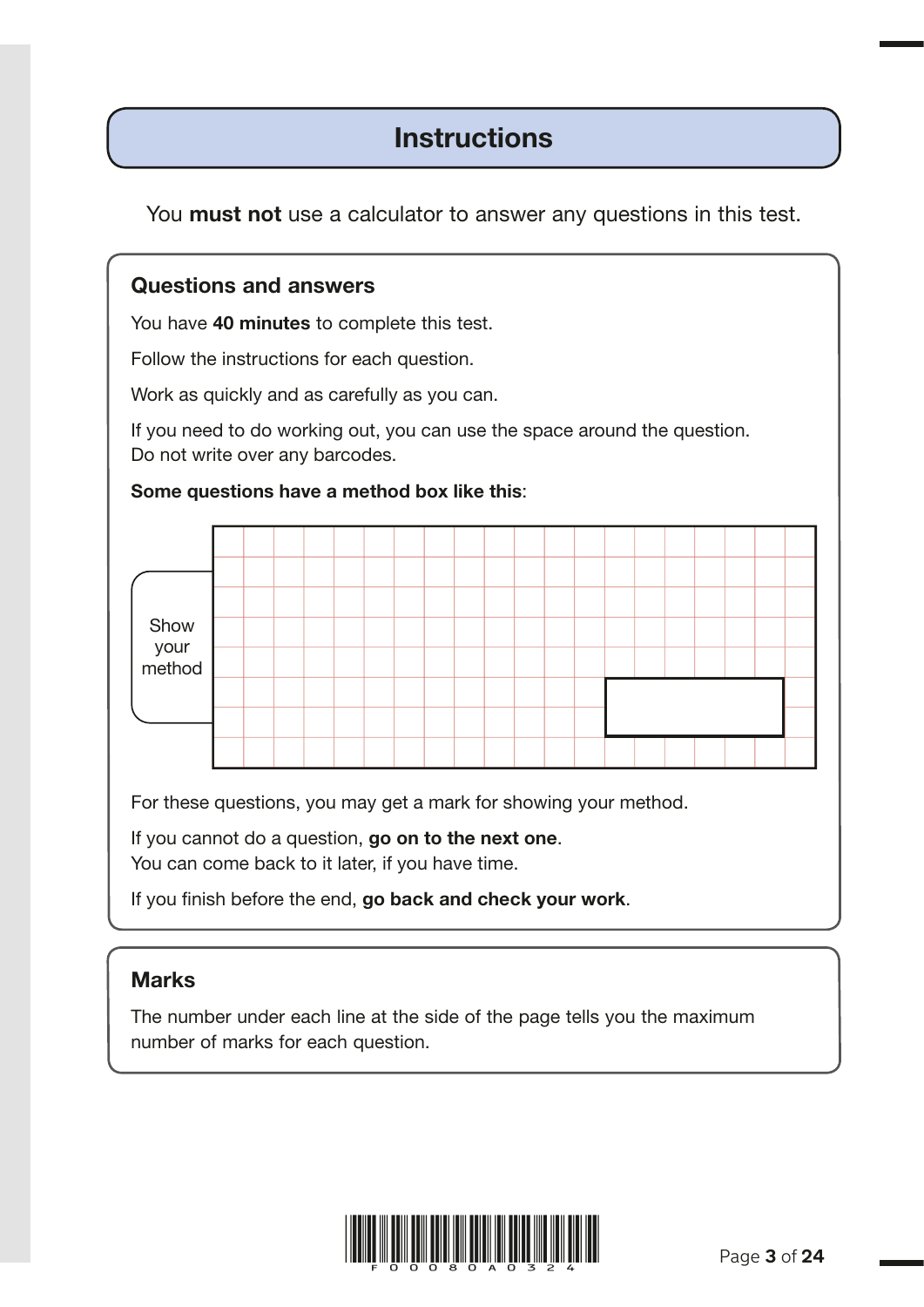1 Write the missing number to make this **division** correct.

$$
75 \div \boxed{\qquad} = 7.5
$$

2 A group of friends earns £80 by washing cars.

They share the money equally.

They get £16 each.

How many friends are in the group?

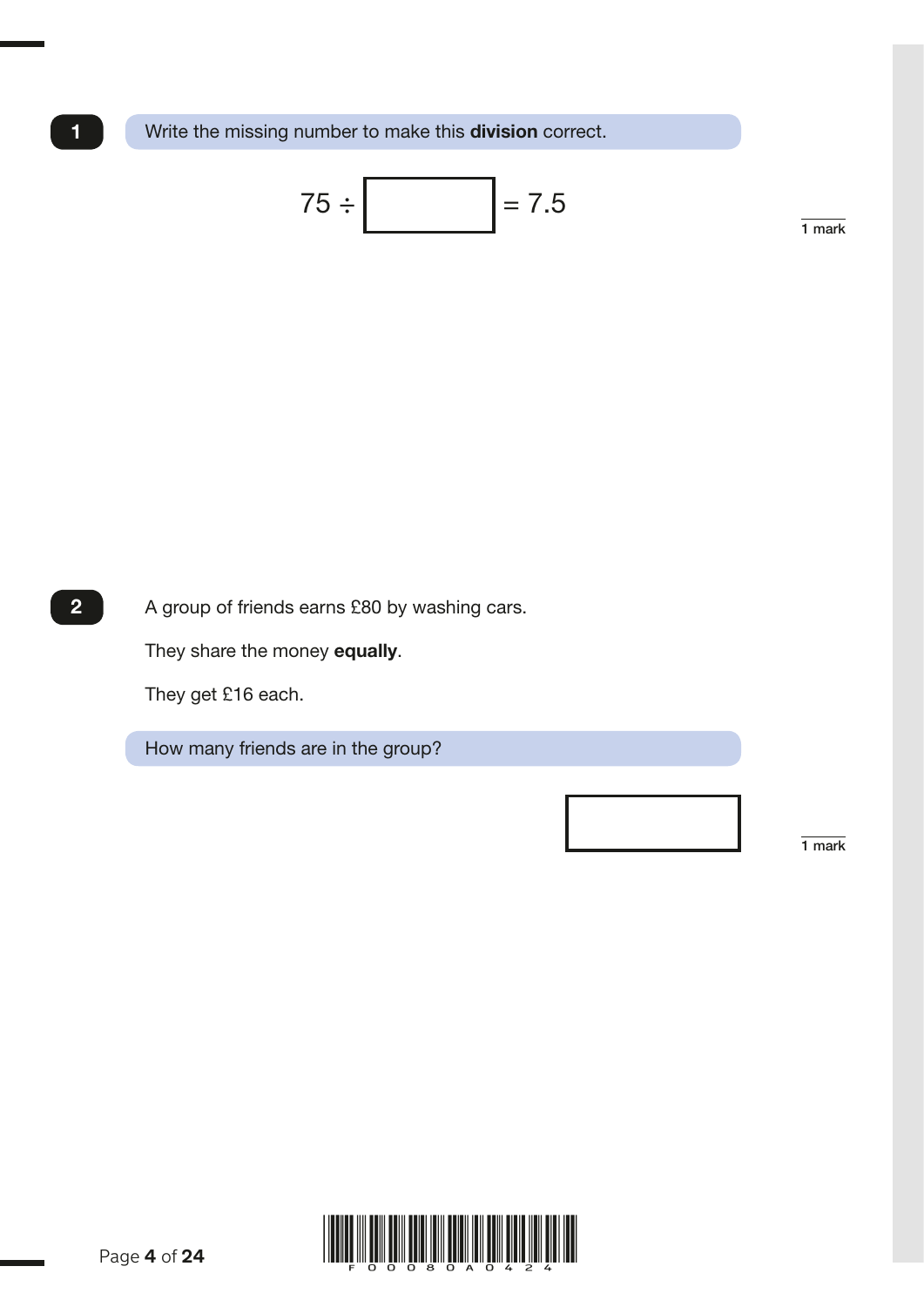Chen uses these digit cards.



4C8 multest M005655 – 26 October 2016 12:17 PM – Version 5

She makes a 2-digit number and a 1-digit number.

She multiplies them together.

Her answer is a multiple of 10

What could Chen's multiplication be?



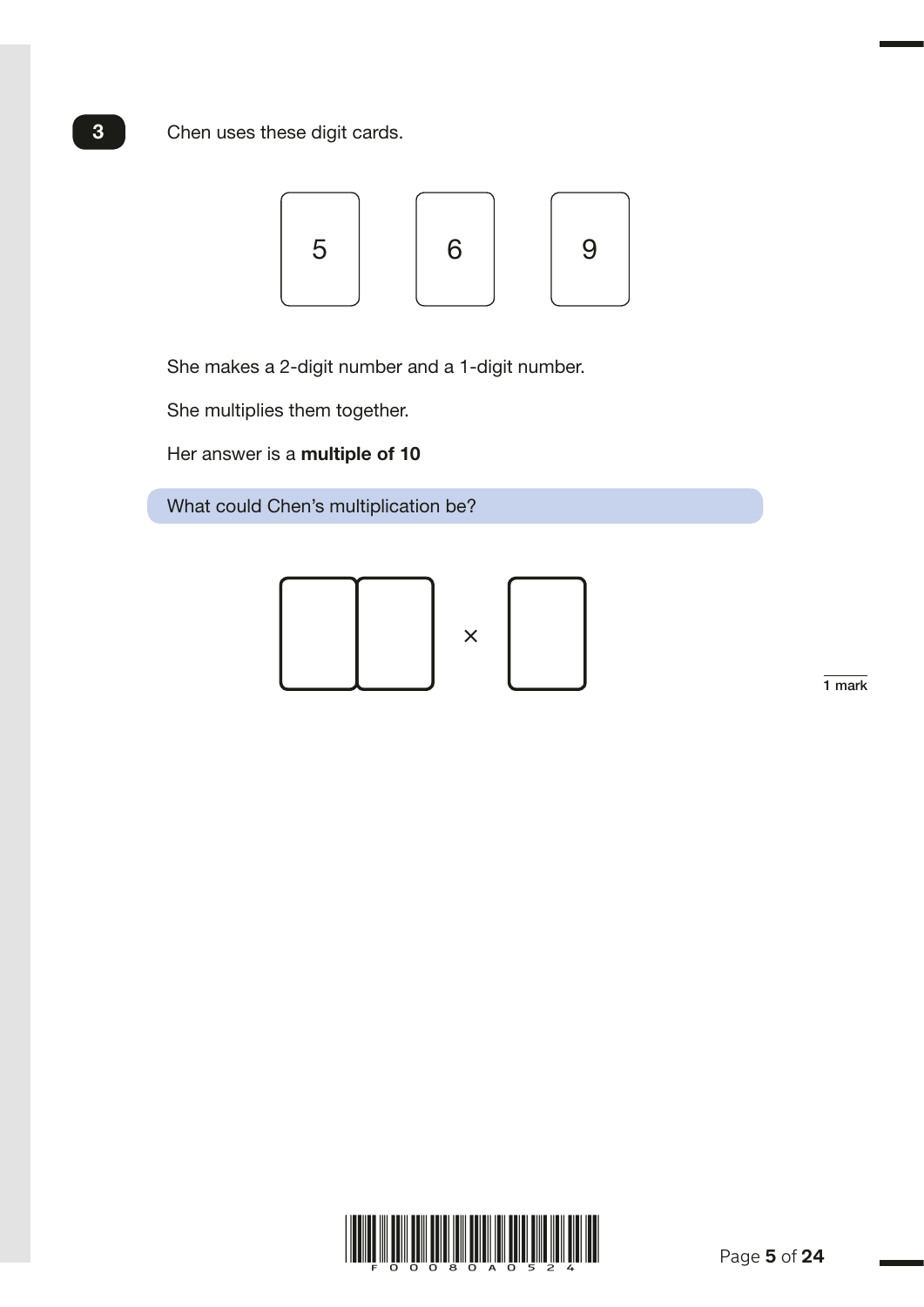

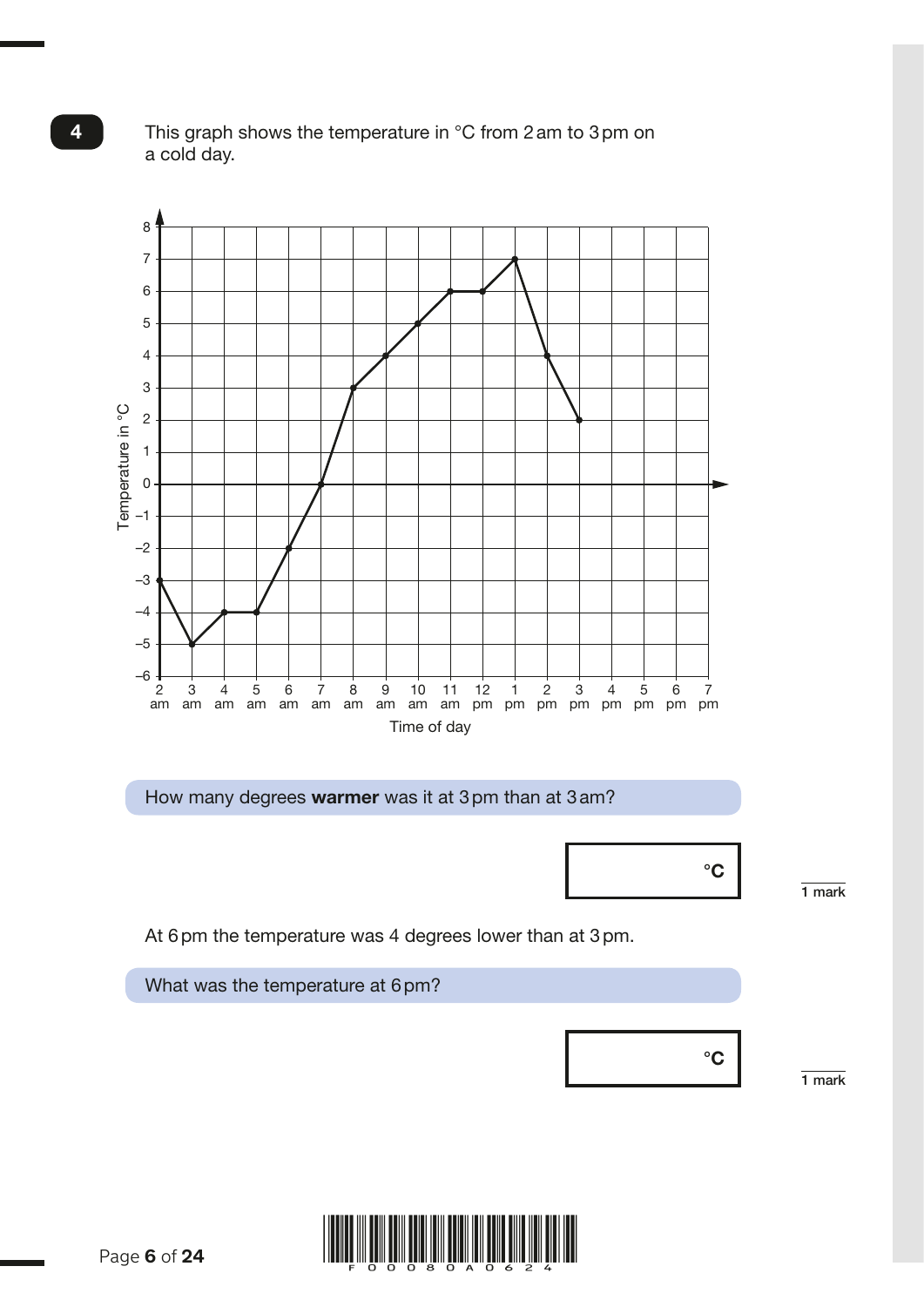The children at Farmfield School are collecting money for charity.

Their target is to collect £360

5

So far they have collected £57.73

How much **more** money do they need to reach their target?

£

1 mark

M005704 – 26 October 2016 12:23 PM – Version 4

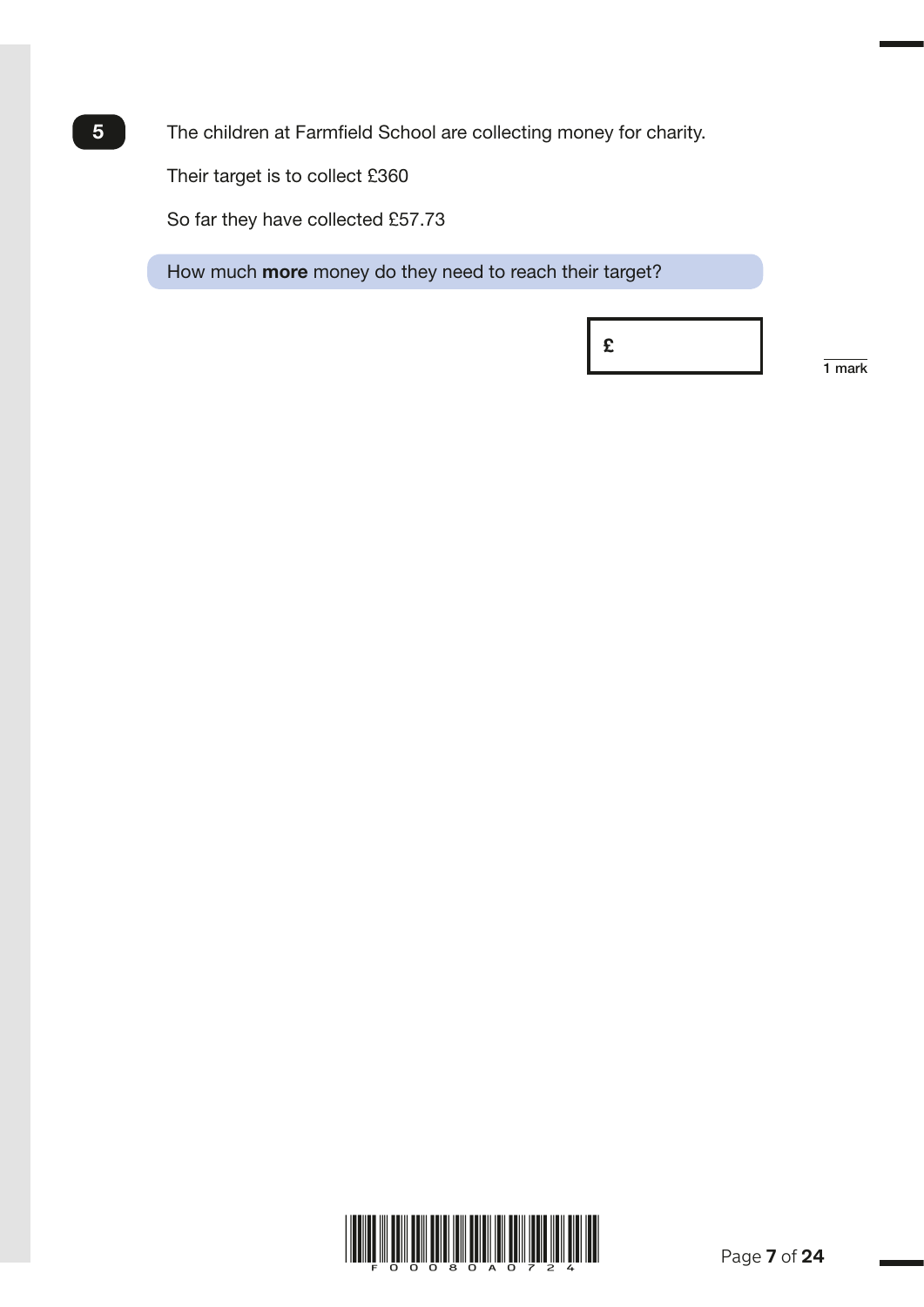6 William wants to travel to Paris by train.

He needs to arrive in Paris by 5:30 pm.

Circle the latest time that William can leave London.

| <b>Leaves London</b> | <b>Arrives Paris</b> |  |  |
|----------------------|----------------------|--|--|
| 12:01                | 15:22                |  |  |
| 12:25                | 15:56                |  |  |
| 13:31                | 16:53                |  |  |
| 14:01                | 17:26                |  |  |
| 14:31                | 17:53                |  |  |
| 15:31                | 18:53                |  |  |
| 16:01                | 19:20                |  |  |

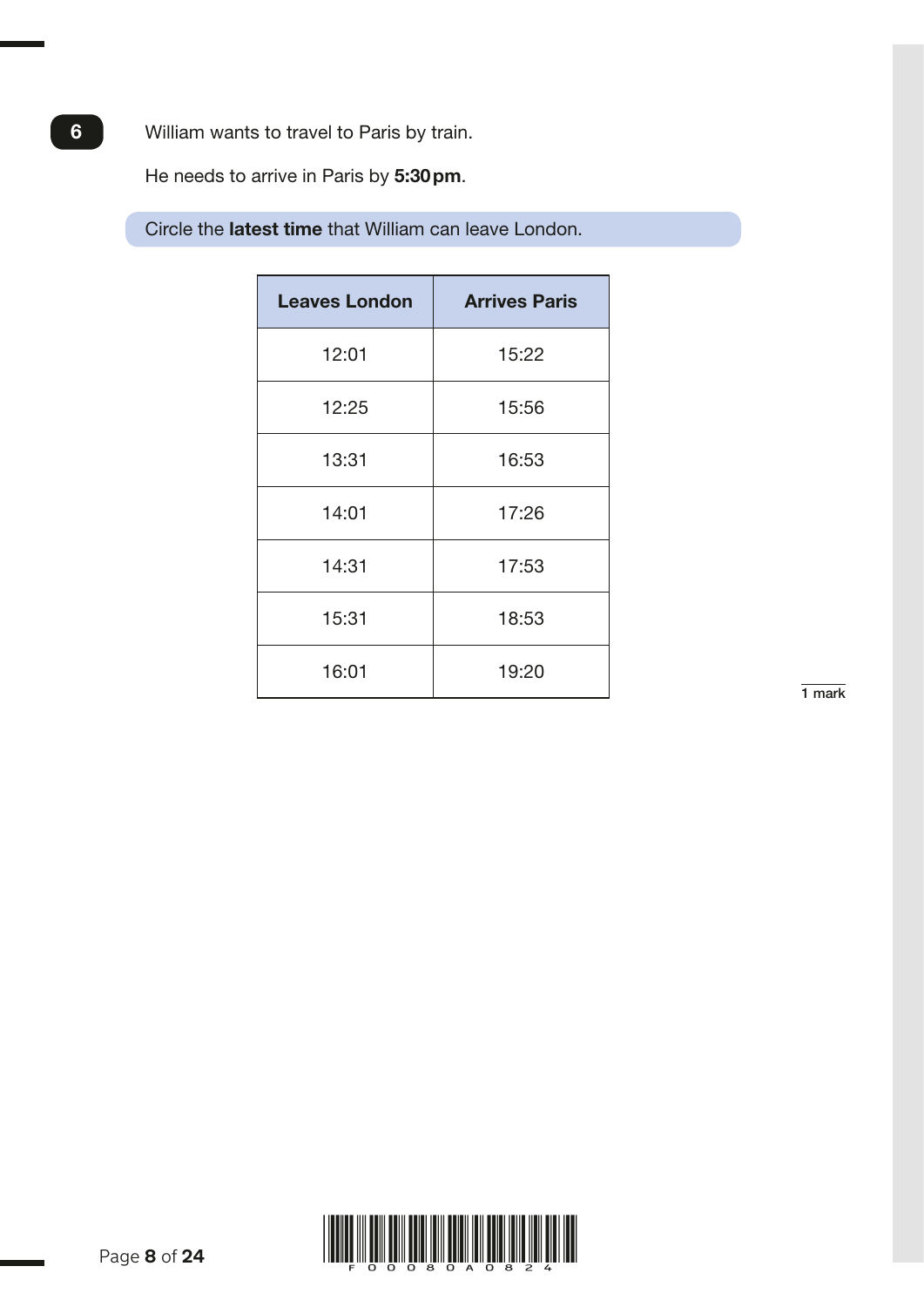Here is a triangle drawn on a coordinate grid.



1 mark

M004793 – 9 January 2017 11:49 AM – Version 3

The triangle is translated 7 right and 5 up.

Draw the triangle in its new position.



Page **9** of **24** 

7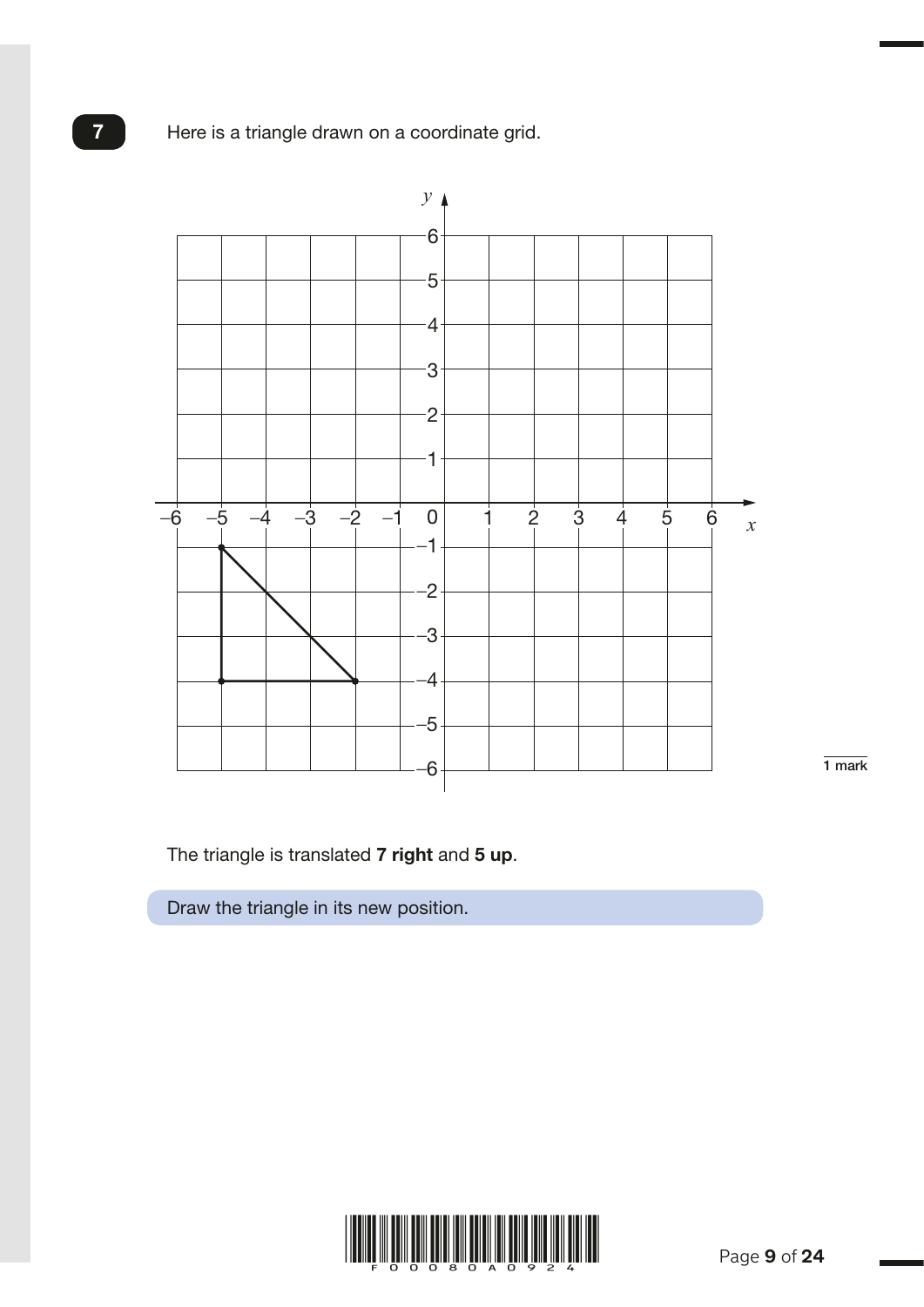

2 marks

9 Here is the morning timetable for Chen's class this week.

| Time                  | <b>Mon</b>   | <b>Tue</b>   | <b>Wed</b>   | <b>Thu</b>   | Fri          |
|-----------------------|--------------|--------------|--------------|--------------|--------------|
| $9:00$ am $-10:30$ am | <b>Maths</b> | English      | <b>Maths</b> | English      | Maths        |
| 10:30 am-11:00 am     | <b>Break</b> | <b>Break</b> | <b>Break</b> | <b>Break</b> | <b>Break</b> |
| 11:00 am-12:00 pm     | English      | Maths        | Science      | Maths        | English      |

What is the **total** number of hours for **English** on this timetable?

1 mark

hours



Page **10** of **24**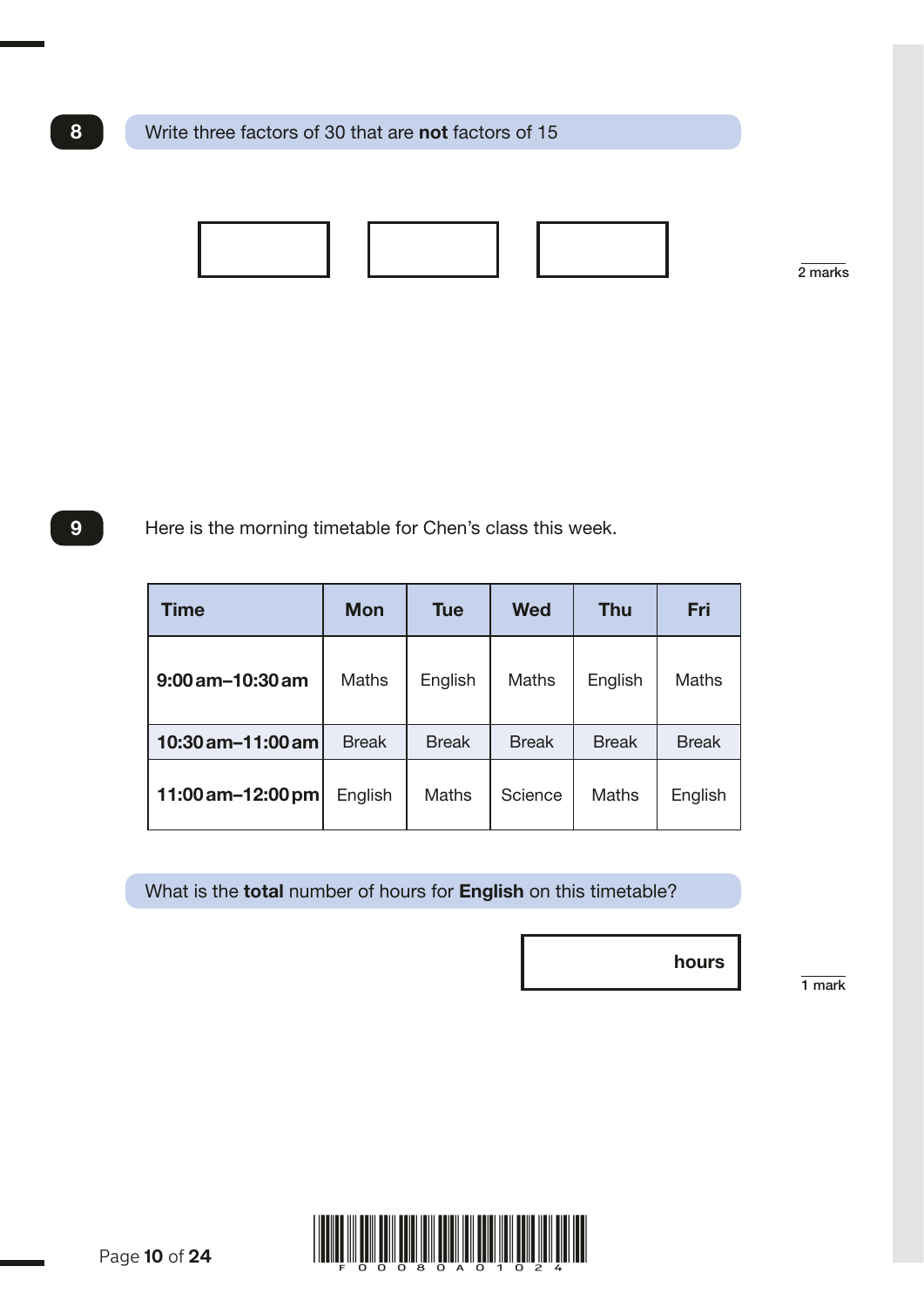A bottle contains 568 millilitres of milk.

Jack pours out half a litre.



How much milk is left?

1 mark

M004751 – 9 January 2017 12:02 PM – Version 4

11

 $10<sup>7</sup>$ 

A bicycle wheel has a diameter of 64 cm.

What is the radius of the bicycle wheel?

cm

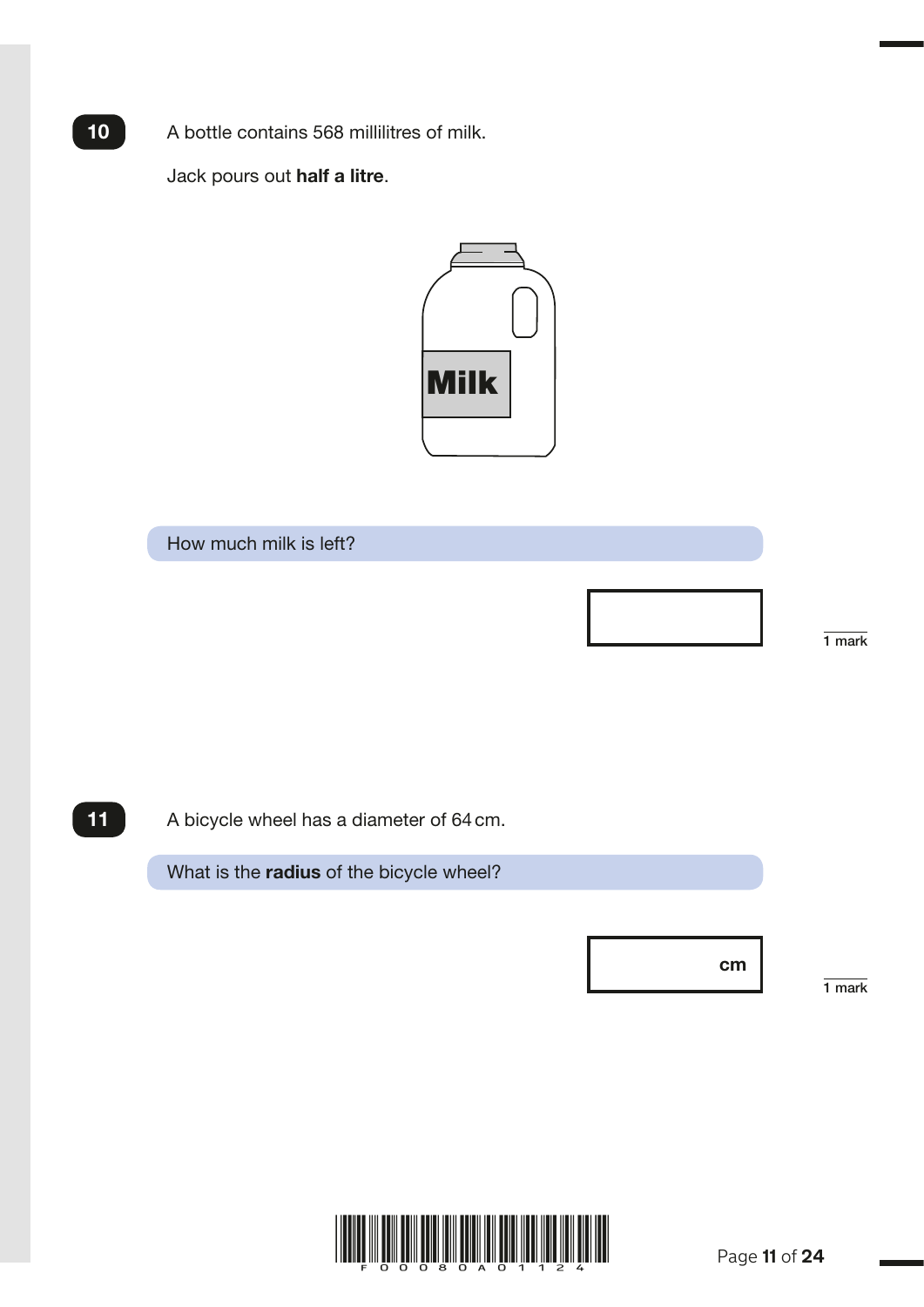



Adam buys 6 bags of white balloons.

Chen buys 3 bags of red balloons.

Adam says,

#### '*I have four times as many balloons as Chen*.'



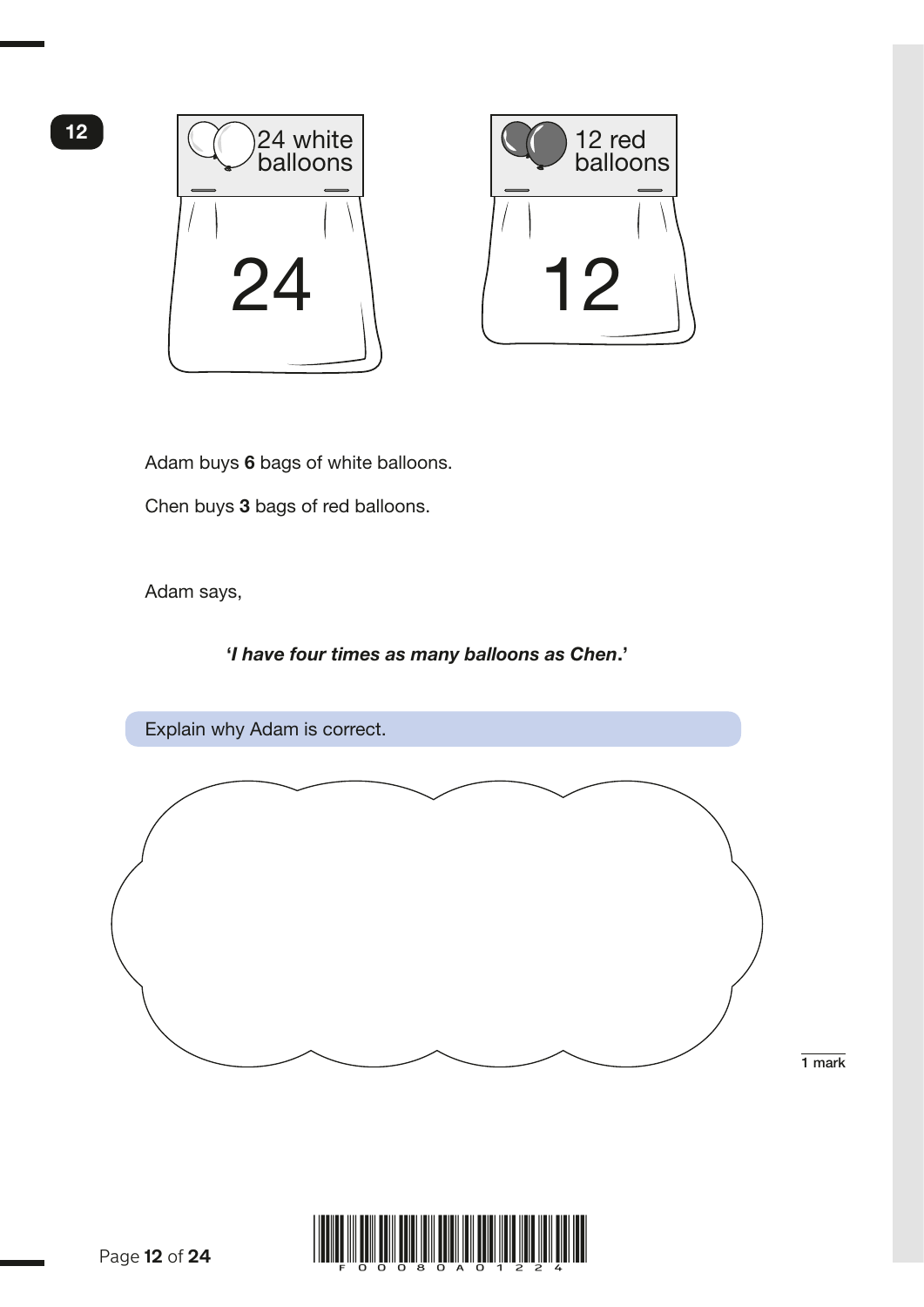13 Circle the pentagon with exactly four acute angles.



6G3a 4G4 Drawing shapes M005850 – 26 October 2016 12:43 PM – Version 4





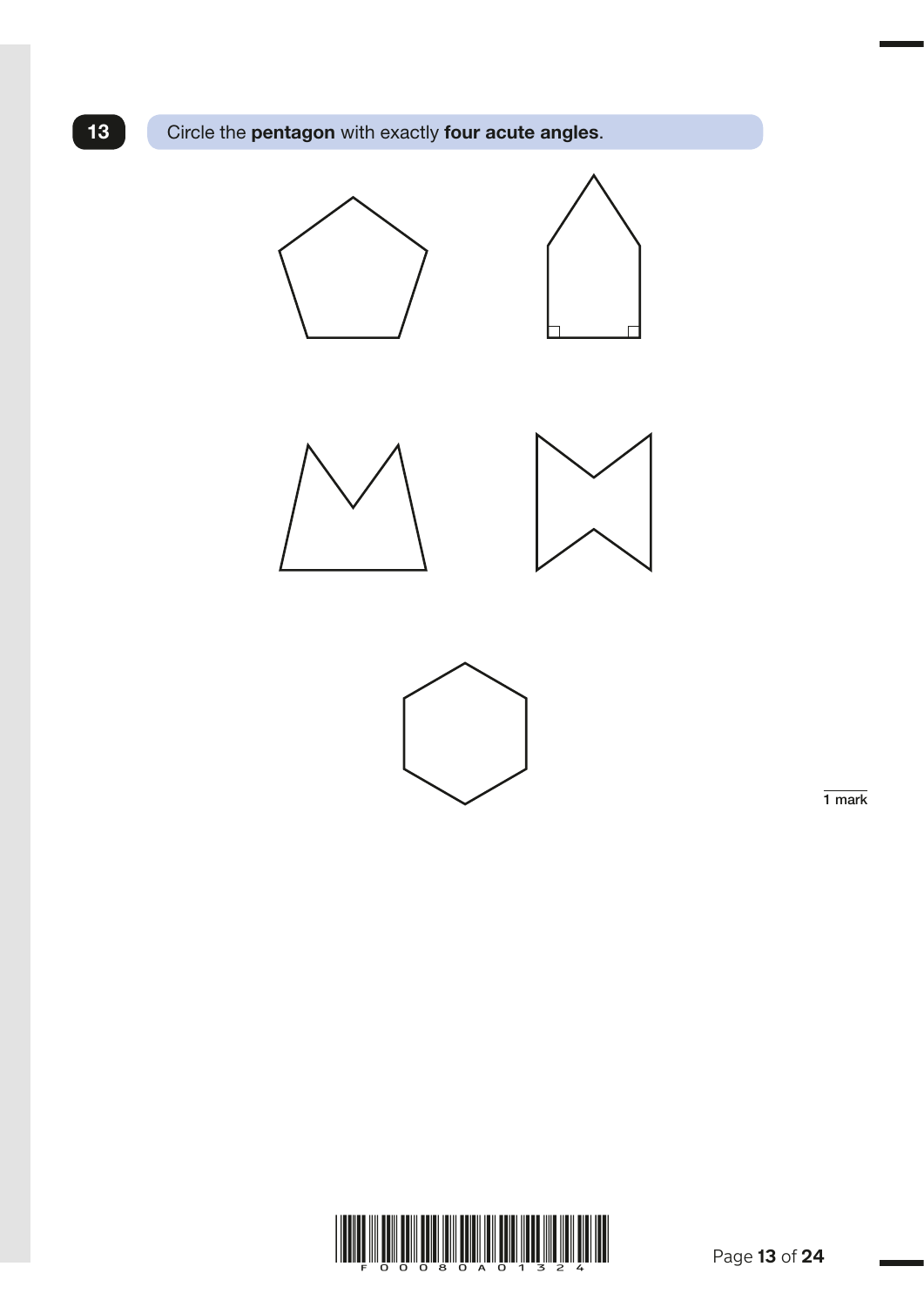3 pineapples cost the same as 2 mangoes.

One mango costs £1.35

14



#### How much does one pineapple cost?



2 marks

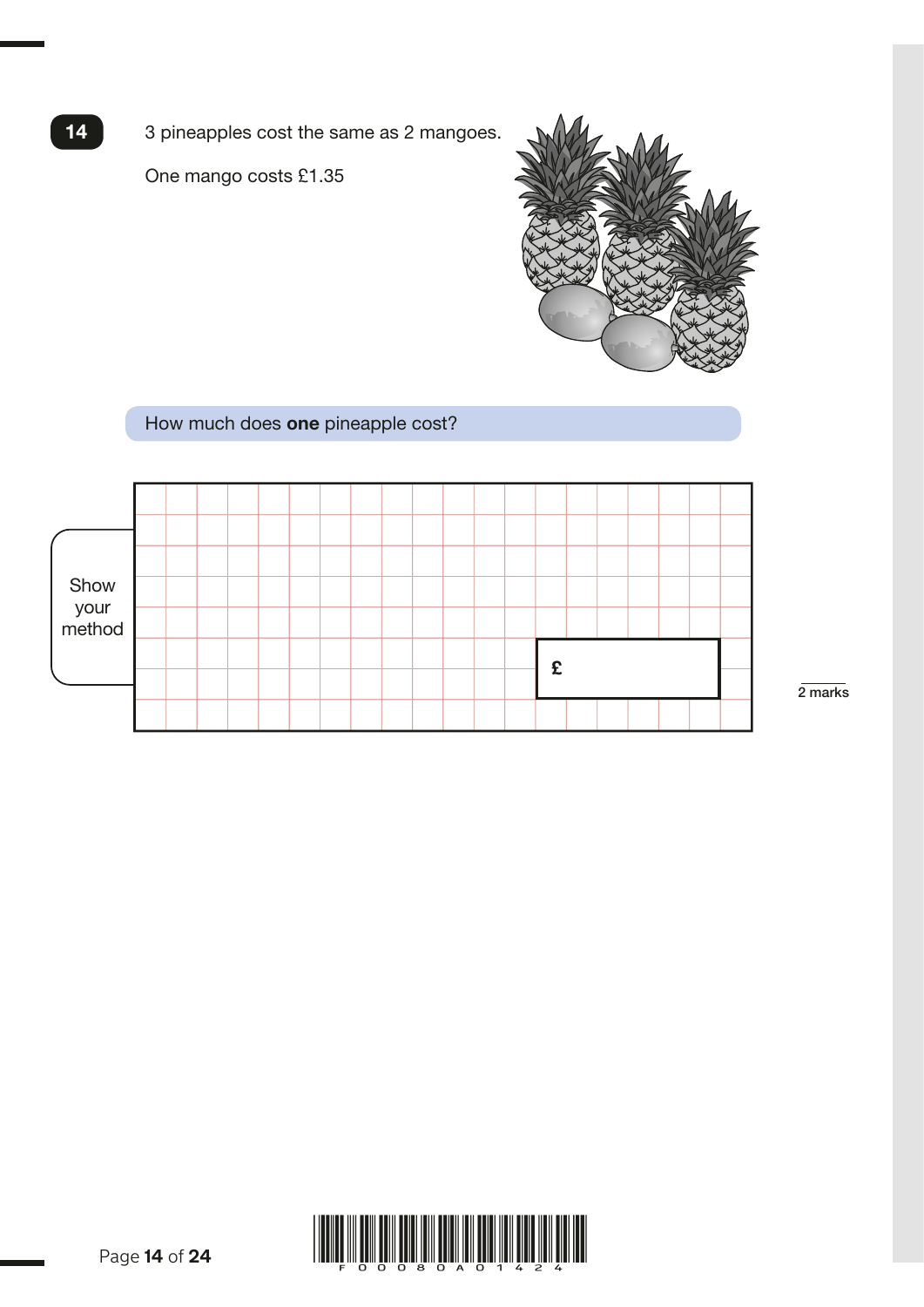#### Look at the letters below.

Circle the letter below that has both parallel and perpendicular lines.

# A C E L Z

For a set of the set of the set of the set of the set of the set of the set of the set of the set of the set of

1 mark

M004773 – 31 October 2016 9:59 AM – Version 3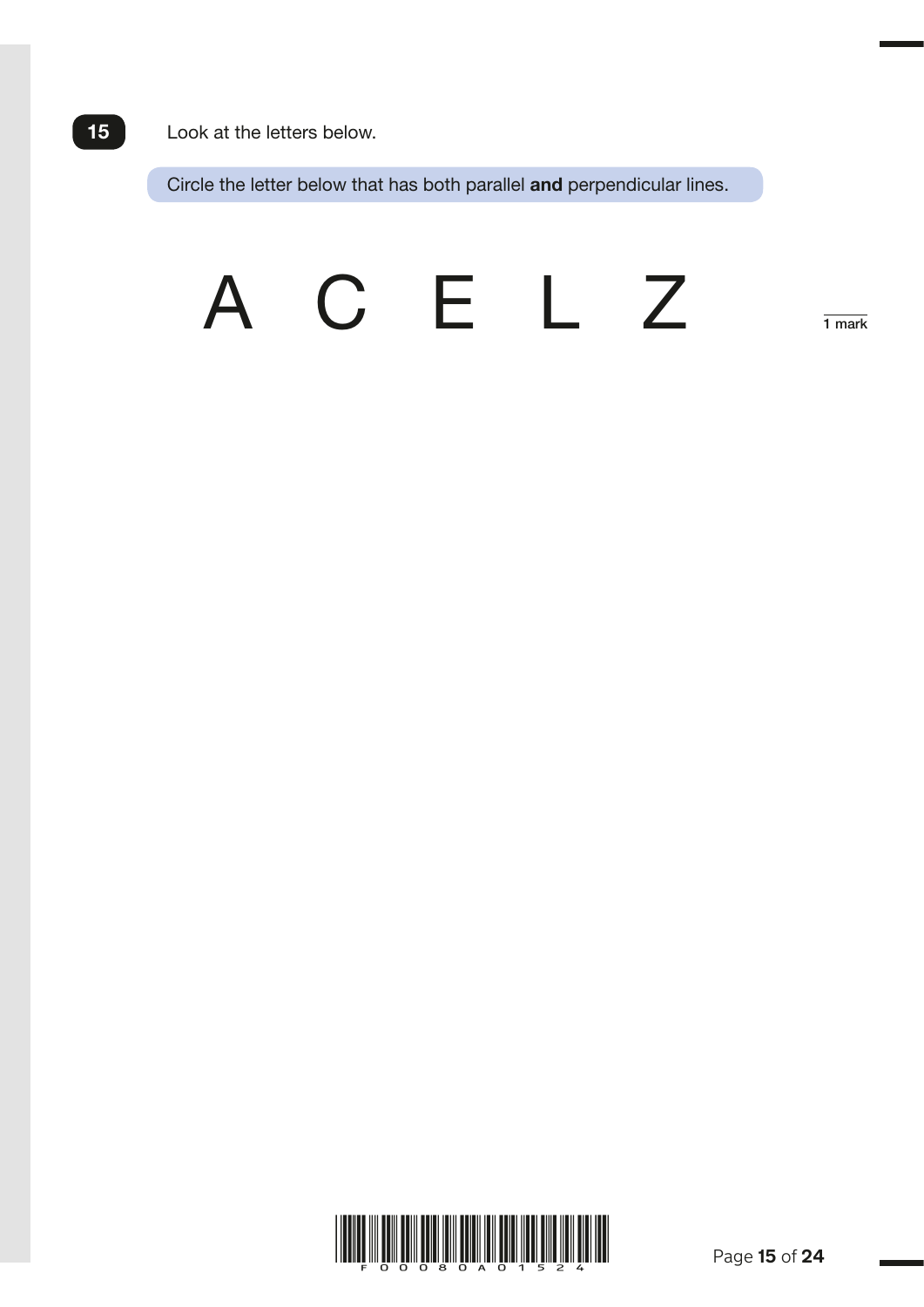

There are 2,400 leaflets in a box.

William and Ally take 450 leaflets each.

Adam and Chen share the rest of the leaflets equally.

How many leaflets does Adam get?



2 marks

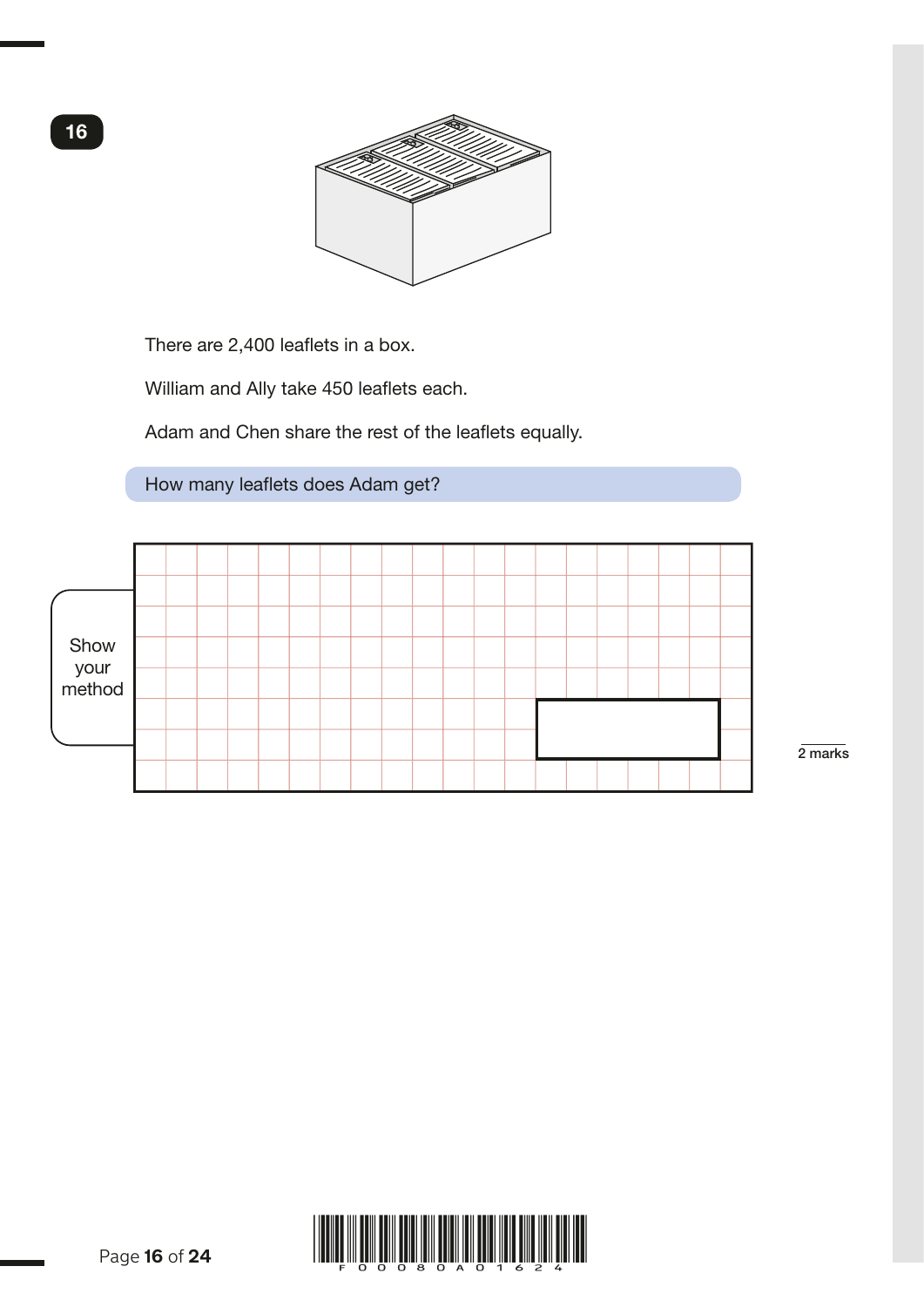





$$
1\frac{3}{5} \hspace{1cm} 1.5
$$

2 marks



M005675 – 10 November 2016 10:07 AM – Version 4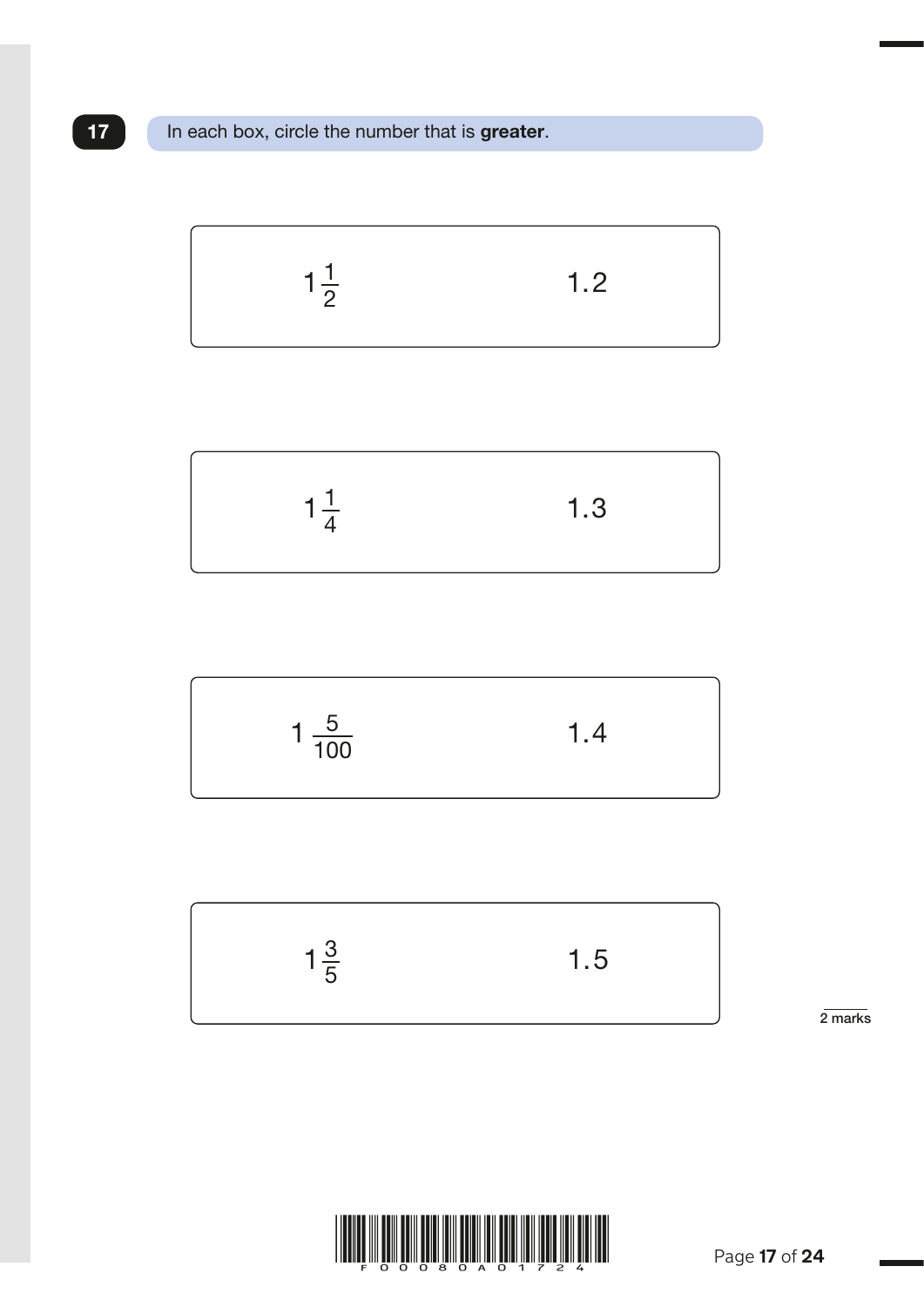#### A square number and a prime number have a total of 22

18



 Dev thinks of a whole number. He multiplies it by 4 He rounds his answer to the nearest 10 The result is 50 Write all the possible numbers that Dev could have started with. 19

2 marks

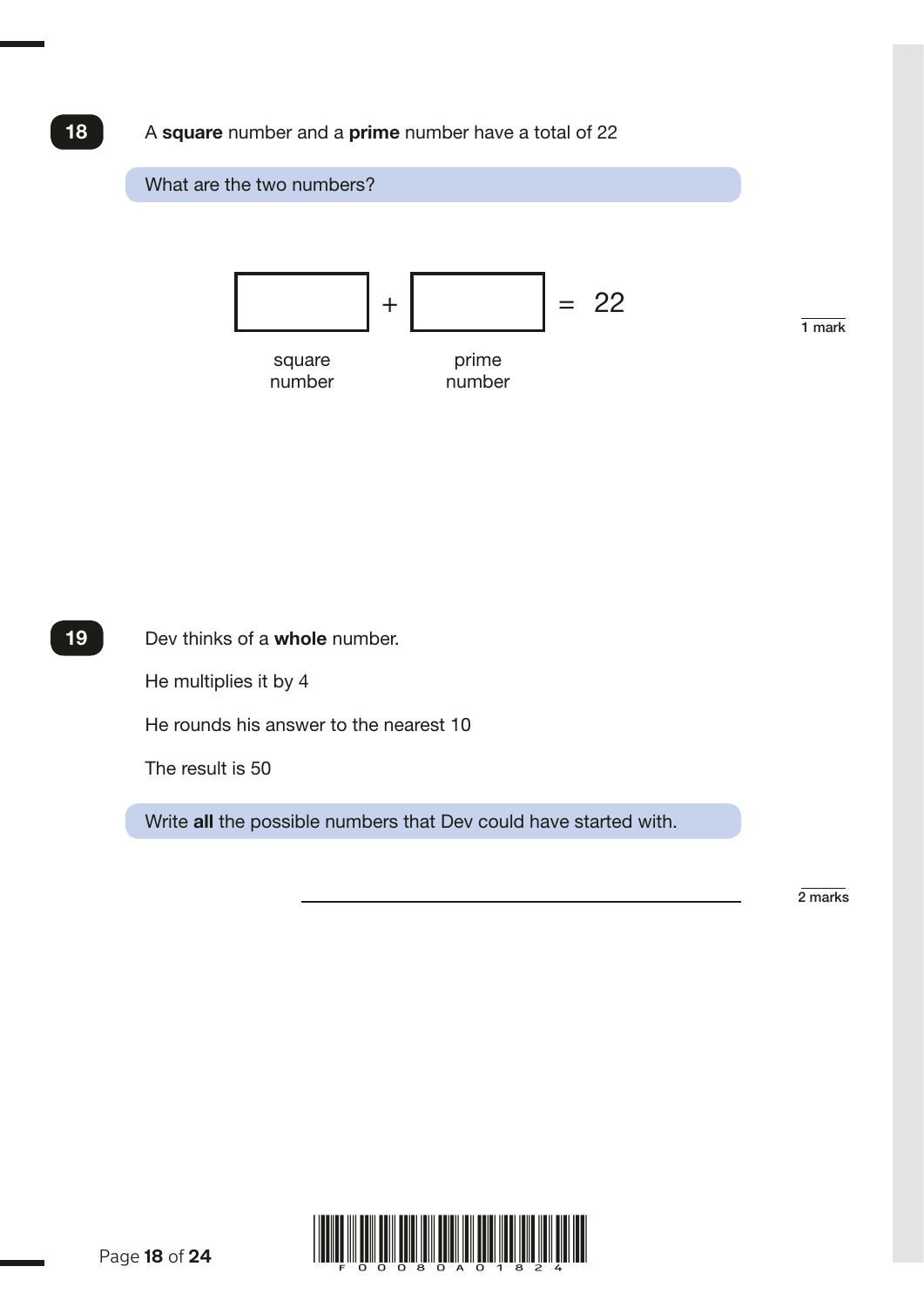

A square tile measures 20 cm by 20 cm.

 A rectangular tile is 3 cm longer and 2 cm narrower than the square tile.

What is the **difference in area** between the two tiles?



3 marks



M005705 – 9 January 2017 1:03 PM – Version 4

20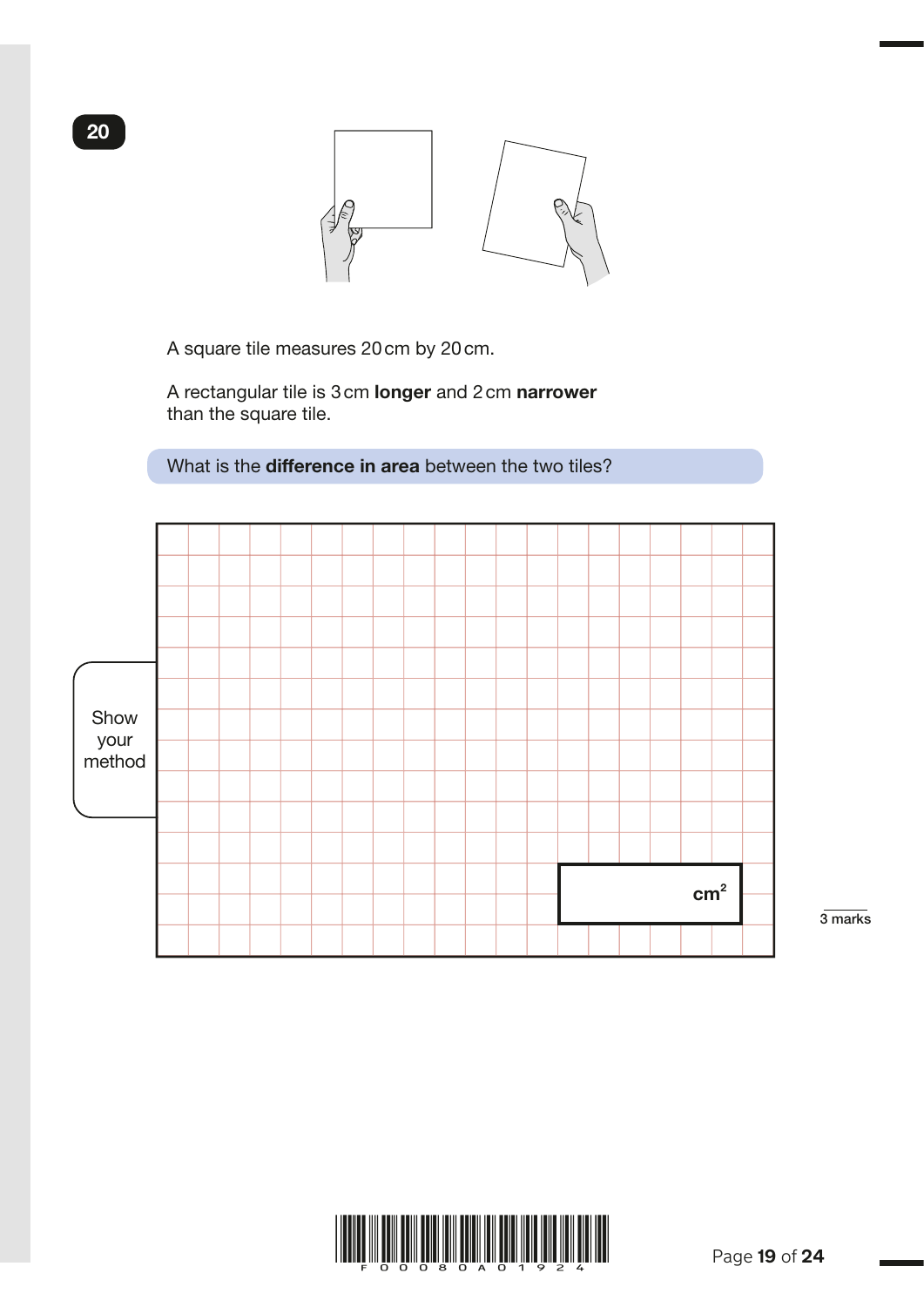The numbers in this sequence increase by the same amount each time.



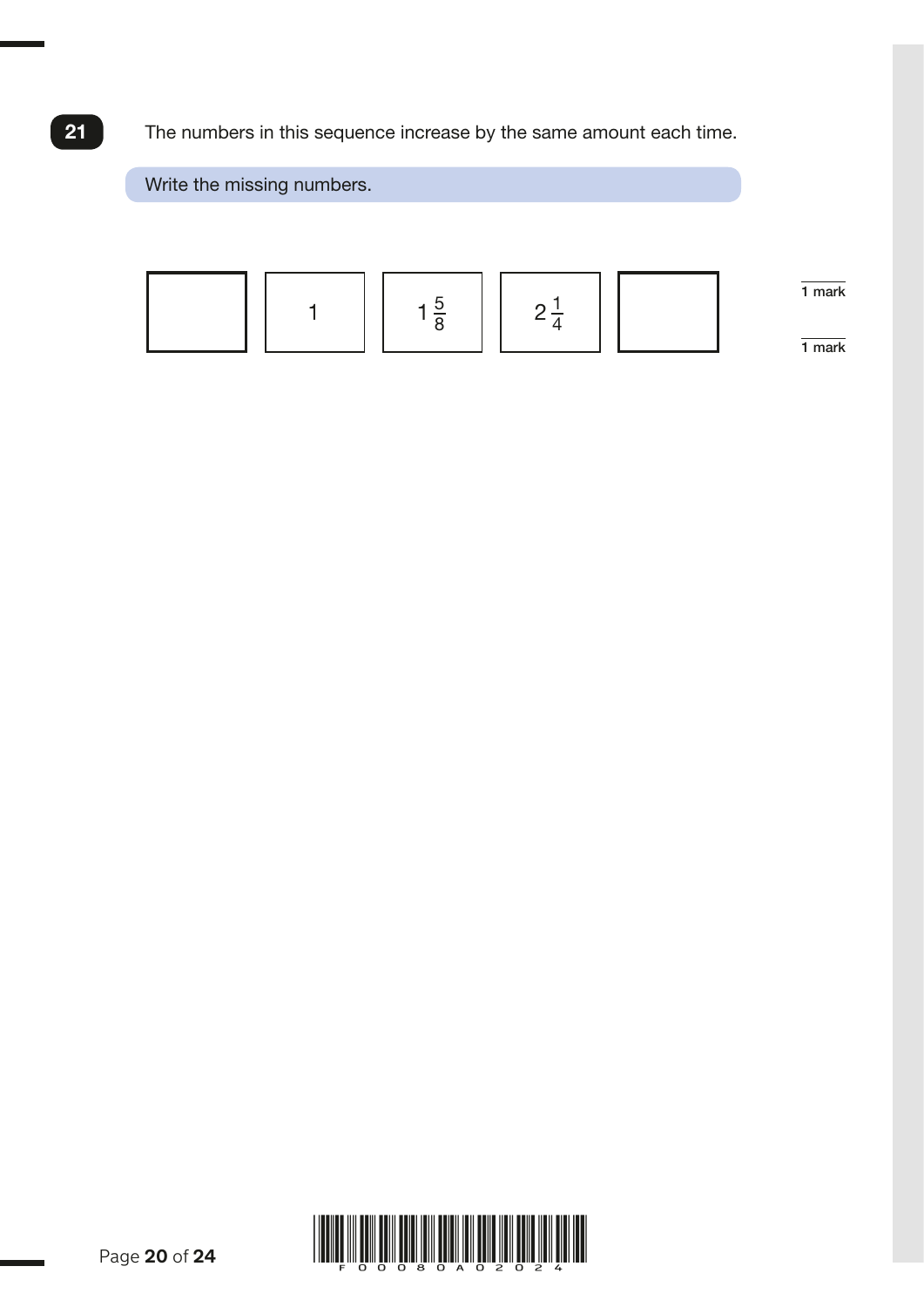In this diagram, the shaded rectangles are all of equal width (*w*).



Calculate the width (*w*) of one shaded rectangle.



2 marks

M003210 – 22 November 2016 12:35 PM – Version 5



22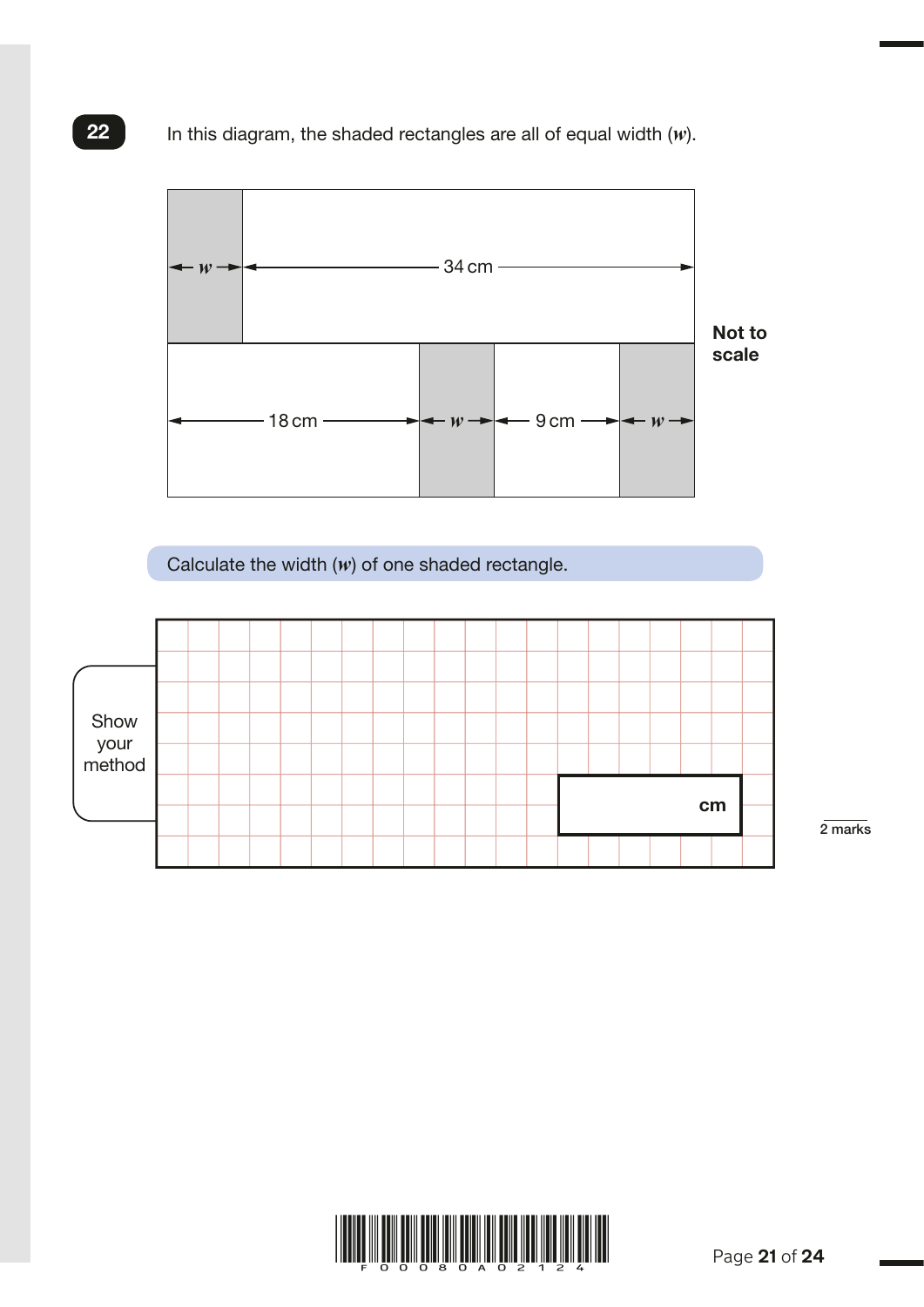23 Here is a pattern of number pairs.

| $\mathfrak{a}$ | $\boldsymbol{b}$ |
|----------------|------------------|
| 1              | 9                |
| $\overline{2}$ | 19               |
| 3              | 29               |
| 4              | 39               |

Complete the rule for the number pattern.

*b = × a –* 1 mark

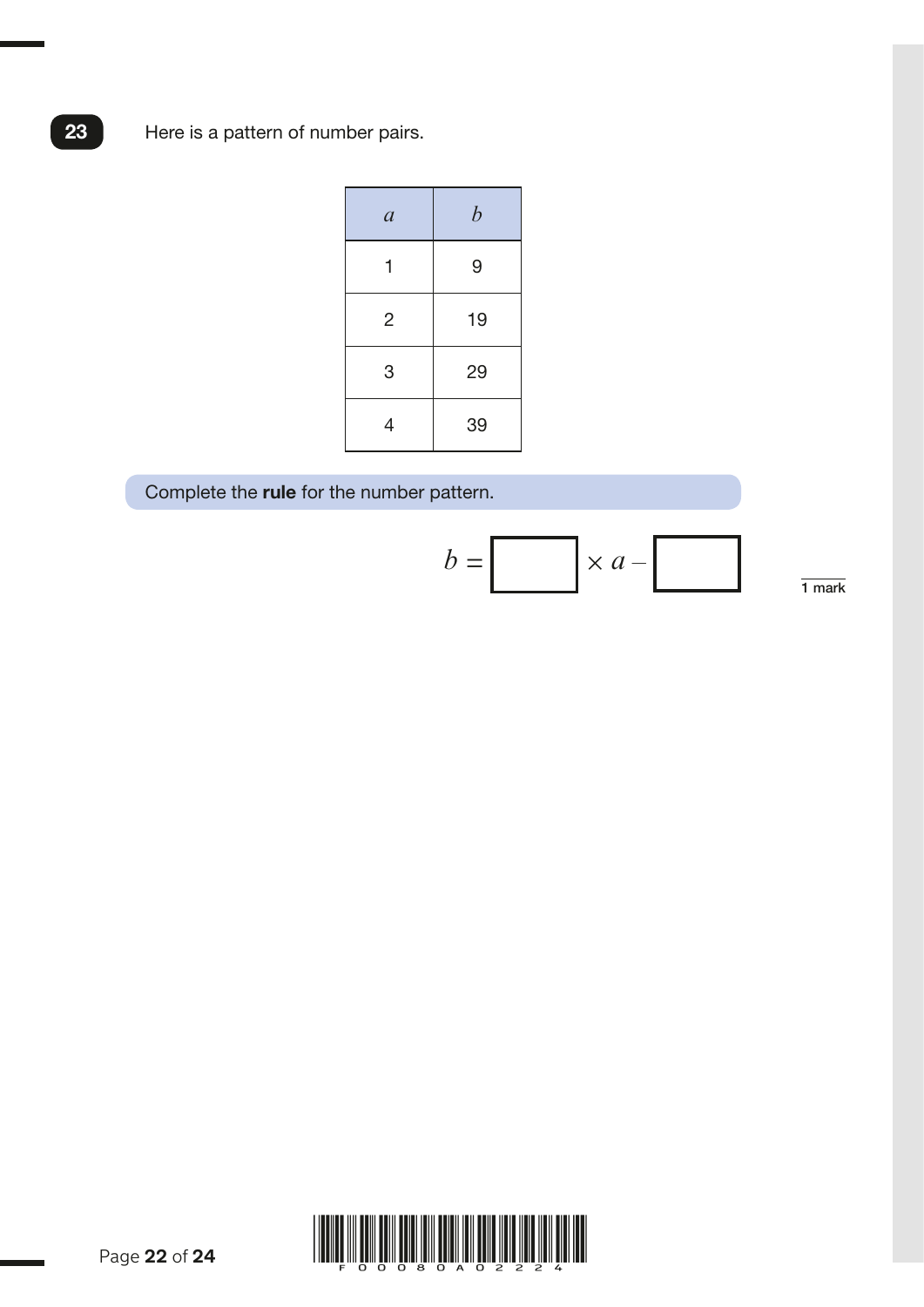#### 24 Cube A and cuboid B have the same volume.



6M8b, 6R1 Cuboid match M005977 – 21 November 2016 9:52 AM – Version 4

Calculate the missing length on cuboid B.



2 marks